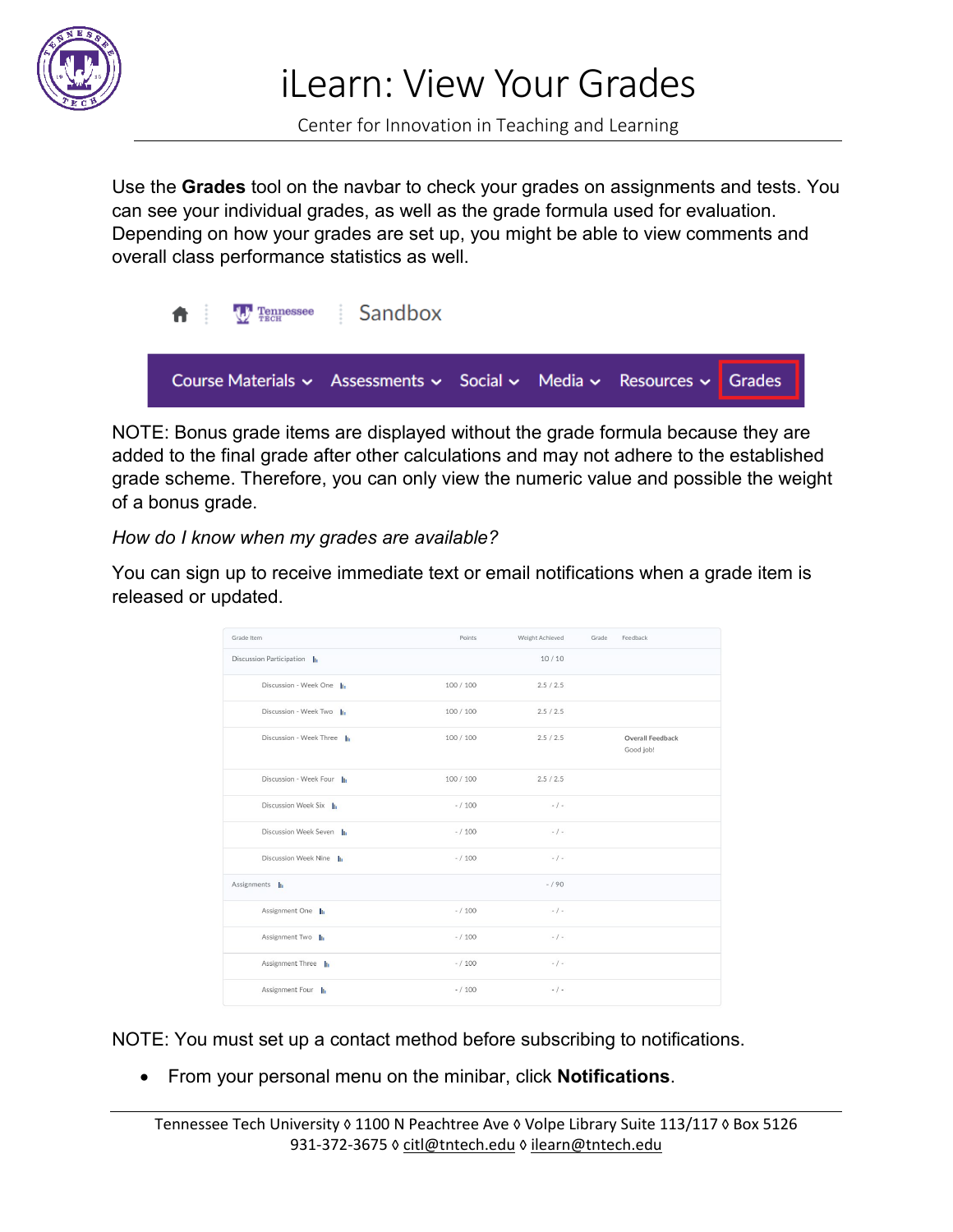

## iLearn: View Your Grades

Center for Innovation in Teaching and Learning

- Select if you want to receive **Email** or **SMS** notifications for the option **Grades – grade item released** or **Grades – grade item updated**.
- Click **Save**.



*Where do I go to view feedback for quizzes, assignments, and discussions?* 

First, verify with your instructor that feedback is available for viewing.

If your instructor informs you the feeback is available for the activity, you can view the **feedback** from the respective tool. For example, to view assignment feedback, go to the **Assignments** tool or click on the **Notification** button then the assignment you want to see the feedback for.